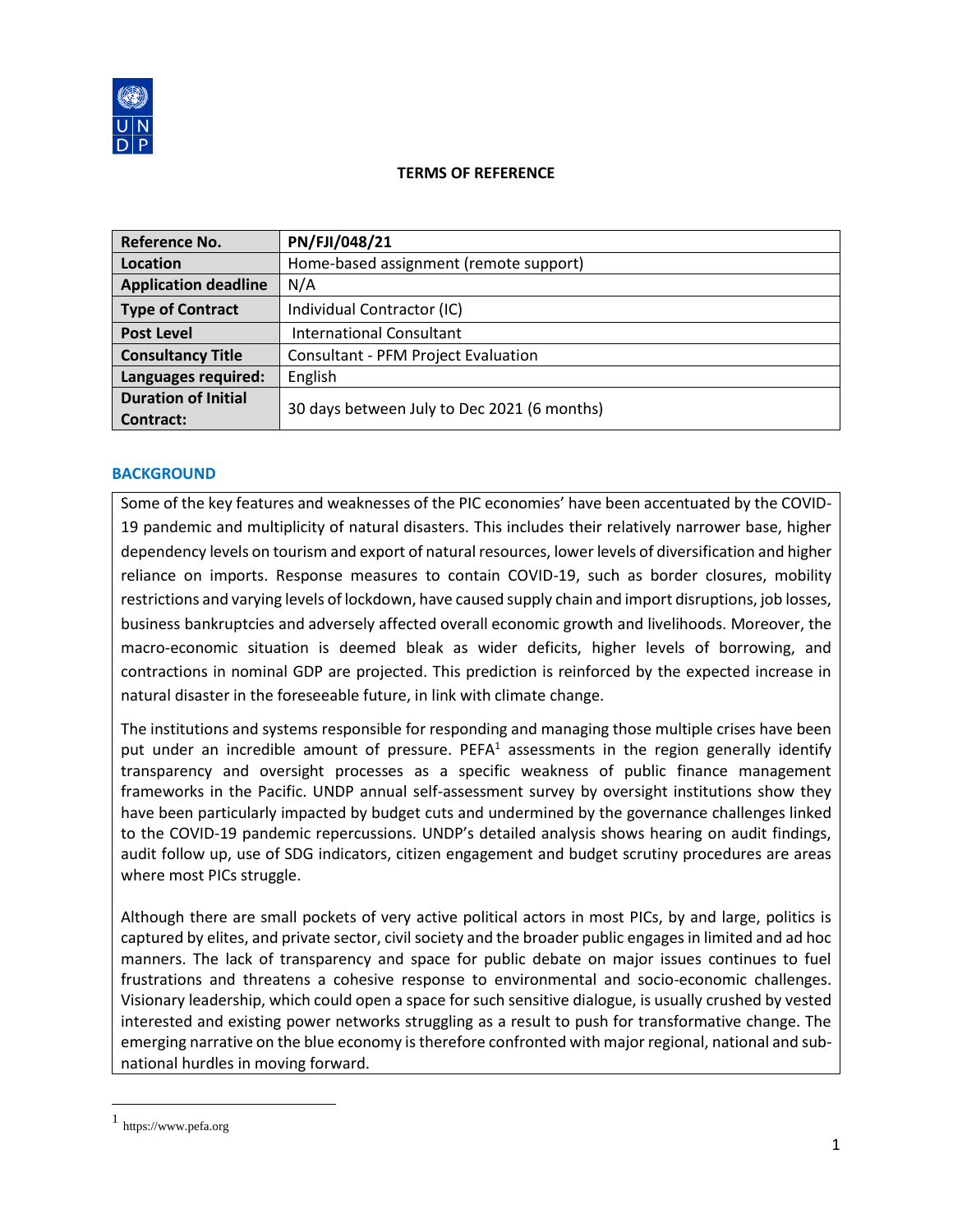Within this context the project made some radical choices, pre and post COVID-19 pandemic which need to be assessed, evaluated and reflected upon. The timing is important as it will feed both into the design of a new phase of project as well as the UNDP governance portfolio in general. It is however tricky as a number of new initiatives were launched recently and it is expected that few results will be available or measurable at the time of the evaluation. Another challenge is that the project is interlinked with at least 4 other projects with their respective theories of change and methodologies. This has resulted in multiple (and very different) strategies being adopted by the project based on the target stakeholder and partners (internal and external) The objective of this evaluation is hence threefold:

- Engage the team in a reflection and learning process so we can harness the collective intelligence of the various members, generalize as much as possible individual experiences and start re-injecting these learnings;
- Capture the multiplicity of approaches and their respective merits and challenge, and review the design, adaptative process (notably with regards to major natural disaster and pandemic events but also to new elements and learning during the implementation of the project), implementation and ability to monitor and capture results and change at different level and produce an analysis on the above and the project's achievements;
- Capture the theory of change and actual change path for the project's activities, including of the newly designed activities, and ensure that we capture intended, unintended, direct and undirect impacts of the project and design a process where monitoring and evaluation can be integrated properly into the activities taking place between June 2021 and June 2022 (as a proxy for independent evaluation).

The project is particularly interested in two specific questions:

- At the level of processes and direct results, understanding the process of strengthening of public finance oversight institutions which have impacted the project's activities and how the project has contributed to sustainable change and progress of institutions and how this might impact the ability of Pacific states to implement public finance standards as required by donor for direct budget contribution;
- At the level of larger transformational change, understanding the contribution of the project to public finance making a difference to Pacific populations and stakeholders, notably with regard to achieving the sustainable development goals.

The overall rationale of the project to be evaluated as originally conceived is captured below:

Public Finance Management is throughout the Pacific a topic of importance for international and local partners equally. Numerous stakeholders, institutions and international actors have been engaged in reinforcing the frameworks, tools and actors linked to public monies management. Civil society actors, Parliament and Supreme Audit Institutions form oversight function in public financial management across the Pacific Islands region have been identify as an area requiring strengthening. A specific focus of UNDP in this regard is the parliament's role in budget scrutiny; effective external audit of government budget execution by the supreme audit institutions, inclusion of citizens and civil society in budget processes, thorough and transparent parliamentary oversight of the external audit, and follow-up with government on recommendations.

Strengthening of public Finance Management and Governance in the Pacific Project (hereafter PFM) aims to strengthen oversight over public financial management in the Pacific region, though improving the budgetary scrutiny, public financial oversight and accountability capacities of parliaments, supreme audit institutions and civil society within the region, aligning with international public financial oversight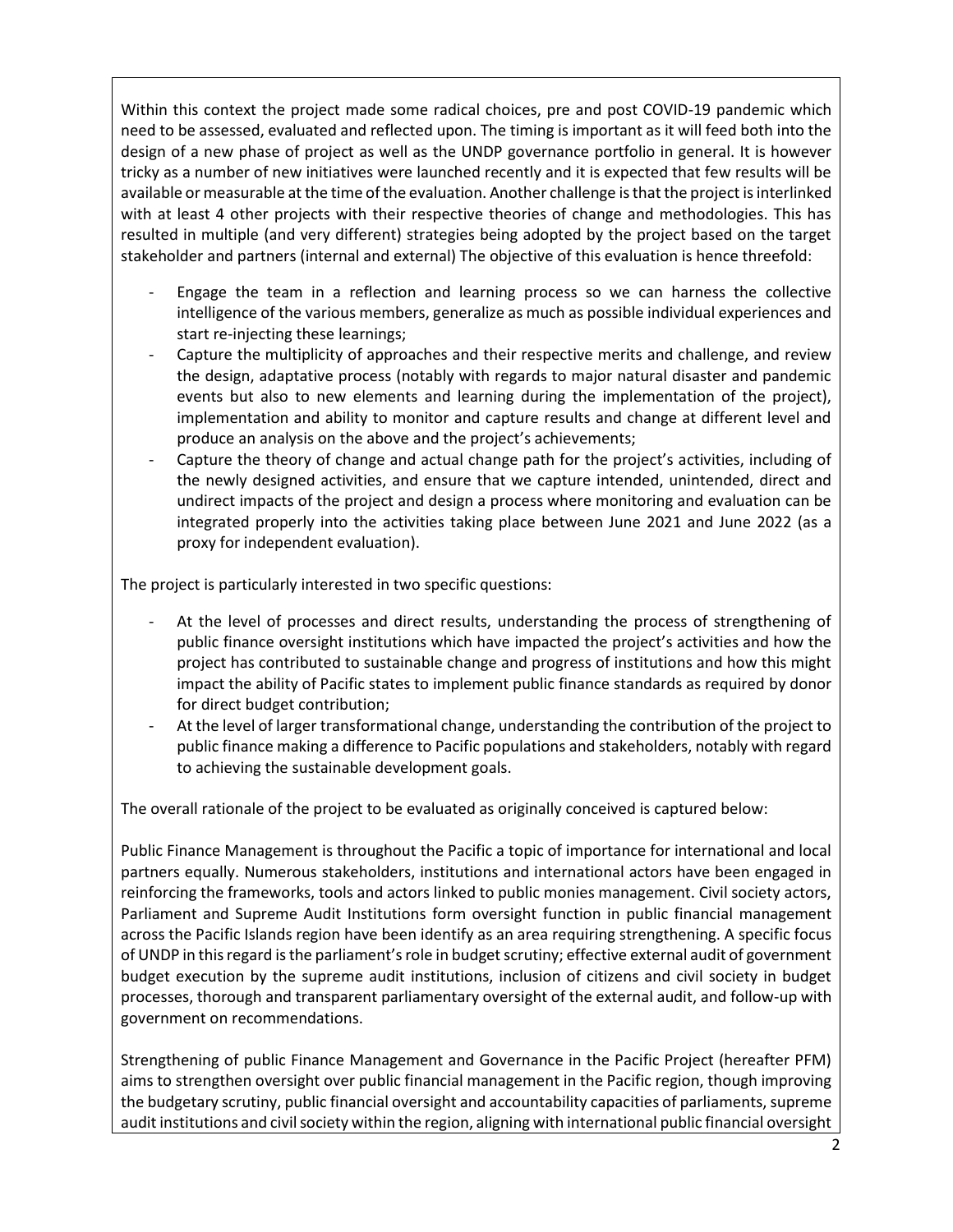and accountability standards, and fostering citizen engagement and oversight. Strengthening of Public Finance Management project is funded by the European Union (EU) and Implemented by the United Nations Development Programme (UNDP).

Expected Results

- The objective of this action is to contribute towards stronger and inclusive parliament, SAI and civil society engagement as enablers for effective national budget process and improved EFA scores in PICs
- To achieve this objective, the action will work on improving budgetary scrutiny, public financial oversight and accountability capacities of parliaments, supreme audit institutions and civil society within the Pacific region, aligning with international public financial oversight and accountability standards, and fostering citizen engagement and oversight.
- The above aligns with the UNDP Sub Regional Programme Document (SRPD) for the Pacific Island Countries and Territories (2018-2022), and specifically to enhance Effective governance for service delivery, Outcome 5 of the SRPD, "By 2022, people and communities in the Pacific will contribute to and benefit from inclusive, informed and transparent decision-making processes, accountable and responsive institutions, and improved access to justice."
- Within outcome 5, the action will particularly contribute to delivering Output 5.2. Increased transparency and accountability in governance institutions and formal and informal decisionmaking processes. Indicative indicator 5.2.1: "Number of countries in which Parliaments are more effective in their oversight functions" aligns closely with the project objectives, given that parliamentary budget work is in large measure an oversight function (both audit, and budget scrutiny)
- The action will also contribute to the sub regional programme "Output 5.1. Increased voice and more inclusive participation by women, youth and marginalized groups in national and subnational decision-making bodies that are more representative" and Output 5.3.
- "More women and men benefit from strengthened governance systems for equitable service delivery", through its citizen engagement components and its crosscutting focus on gender equality and mainstreaming of gender budget analysis within the rapid budget review methodology.
- In a wider sense, the action will contribute towards achieving Target 16.6 of SDG 16, and higher compliance with the UNCAC chapter on corruption prevention (see UNCAC, Article 9, Paragraph 2).

The project has two outputs:

# **Project Output 1**

**Improved public finance oversight and accountability roles of parliaments and engagement of civil society organizations, including the following activity results:**

- **a) Sustainably strengthened legislative and civil society capacity for budget scrutiny**
- **b) Budgetary oversight capacity of parliaments and civil society in the region improved**

# **Project output 2**

**Improved external audit and role of supreme audit institutions, including the following activity results:**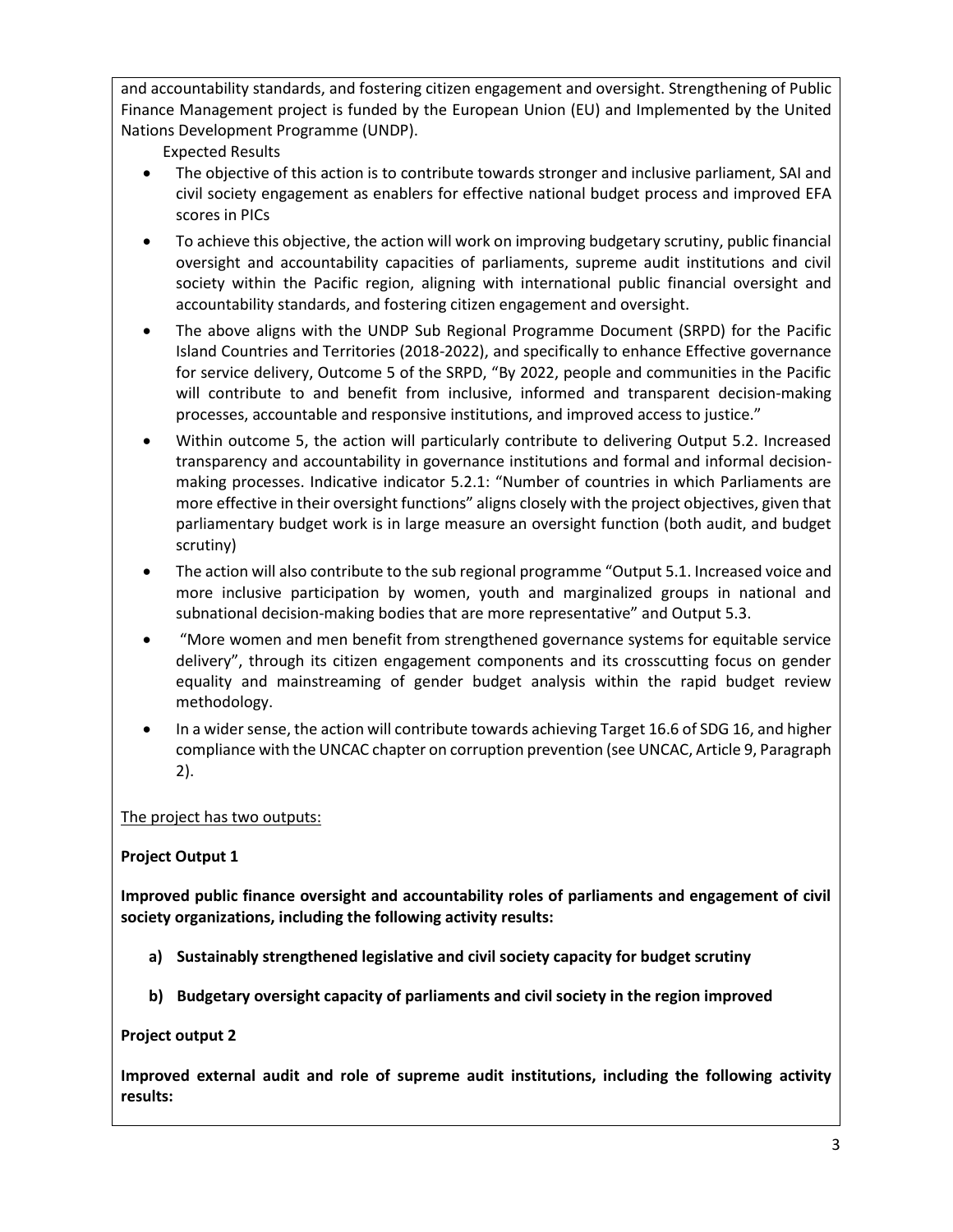## **a) Improved external audit and role of supreme audit institutions**

b) **SAIs have contributed to budgetary oversight capacity of parliaments and civil society in the**  region

The essentials of the project to be evaluated are as follows:

## **Evaluation purpose, scope and objectives. Purpose**

The purpose of the final evaluation is to assess achievements to date, document lessons learned, and provide recommendations to UNDP and its partners to develop next phase of PFM PROJECT in Pacific.

#### **Objective**

The TE will be conducted according to the guidance, rules and procedures established by UNDP. The final evaluation will focus on measuring development results generated by the PFM project, based on the scope and criteria included in this term of reference. The unit of analysis or object of study for this evaluation is the PFM project, understood to be the set of components, outcomes, outputs, activities and inputs which are described in the PFM Project document and M&E Framework.

The purpose of the evaluation is to:

- Assess to what extent PFM project has contributed to address the needs and problems identified during programme design and the inception phase;
- Assess how effectively PFM project has achieved its stated development objective and purpose;
- Measure how efficiently the PFM project outcomes and outputs have progressed in attaining the development objective and purpose of the project;
- Assess both negative and positive factors that have facilitated or hampered progress in achieving the project outcomes, including external factors/environment, weakness in design, management and resource allocation;
- Assess the extent to which the application of the rights-based approach and gender mainstreaming are integrated within planning and implementation of the PFM project;
- Identify and document substantive lessons learned, good practices and also opportunities for scaling up the future PFM project in the Pacific;
- Provide forward looking programmatic recommendations for the PFM project.

The evaluation will focus on five key evaluation criteria: relevance, efficiency, effectiveness, potential impact, and sustainability. The evaluation should provide credible, useful, evidence-based information which enables timely incorporation of its findings, recommendations and lessons into decision making processes of UNDP and key stakeholders as well as assess the potential of the next phase of the project.

The evaluation will cover the time span from January 2019 (the beginning of the PFM project implementation) to date. In order to meet the above objectives of the evaluation, the International Team Leader will work together with a national consultant throughout the assignment.

## **Methodology.**

The evaluation is expected to be a learning process for the project where independence is respected and protected while allowing for the team as a whole to engage in a reflection process. The learning process will be discussed with the project manager and should be an integral part of the methodology proposed.

The evaluator will use this document as a basis and expend with the Project Manager on the following questions to ensure nothing has been missed: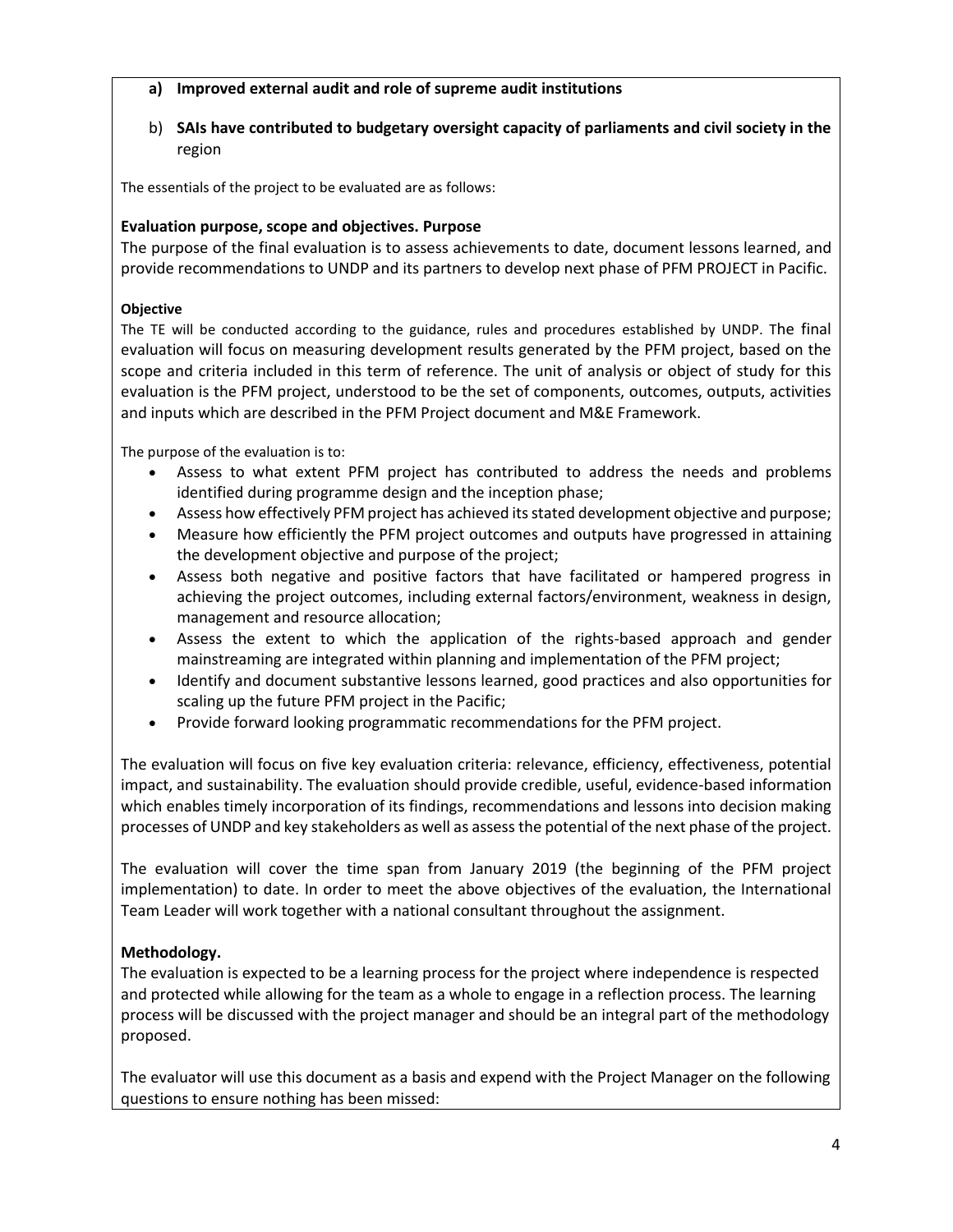- What do we want to learn?
- What existing criteria or framework exist that can guide our analysis and thinking?
- Who is the primary audience for the evaluation?
- What type/approach/role of evaluation do we expect?
- How can the evaluation contribute to internal evaluation and monitoring of the activities being implemented beyond the evaluation timeline?
- How can the evaluation feed in the process of drafting of the project's next phase?

Primary guidance on the above questions that where not covered in the introduction include:

# **Scope:**

- Relevance of the project: including the alignment with the needs of the Pacific Islands States, Pacific population and stakeholders and the UN and UNDP approach and strategy in the region;
- Effectiveness: has the project contributed to achieving its theory of change, strengthening Pacific public finance and ensuring that public finance are maximised to achieve the SDGs;
- Efficiency: has the project delivered value for money, has opportunity for cost-sharing, synergies and fund mobilization been fully utilized, where implementing partners and M&E processes used effectively to deliver results;
- Sustainability: has the project design, implementation and reporting contributed to sustainable results and impact; will the frameworks, partnerships and models lasts beyond the project lifetime?
- Inclusiveness: has the project a) respected key UN principles; b) achieved inclusive design and implementation and reporting; c) gone the extra mile to ensure that most marginalized and disadvantaged parts of the population were benefitting from the activities (and notably the broader goal of sustainable development goals)
- Way forward: Have any good practices, success stories, lessons learned, or transferable examples been identified. . Based on the achievements to the date, provide forward looking programmatic recommendations for UNDP PFM next phase.

As part of the requirement, evaluation must include an assessment of the extent to which the design, implementation, and results of the project have incorporated gender equality perspective and rightsbased approach. The evaluators are requested to review *UNEG's Guidance in Integrating Human Rights and Gender Equality in Evaluation* during the inception phase.

# **DUTIES AND RESPONSIBILITIES**

## **Scope of Work**

In line with the above description, the scope of work for this evaluation will include but not be limited to:

- The development and finalization of the inception report that will include elaboration of how each evaluation question will be answered along with proposed methods, proposed sources of data, and data collection and analysis procedures;
- Designing of tools and data collection;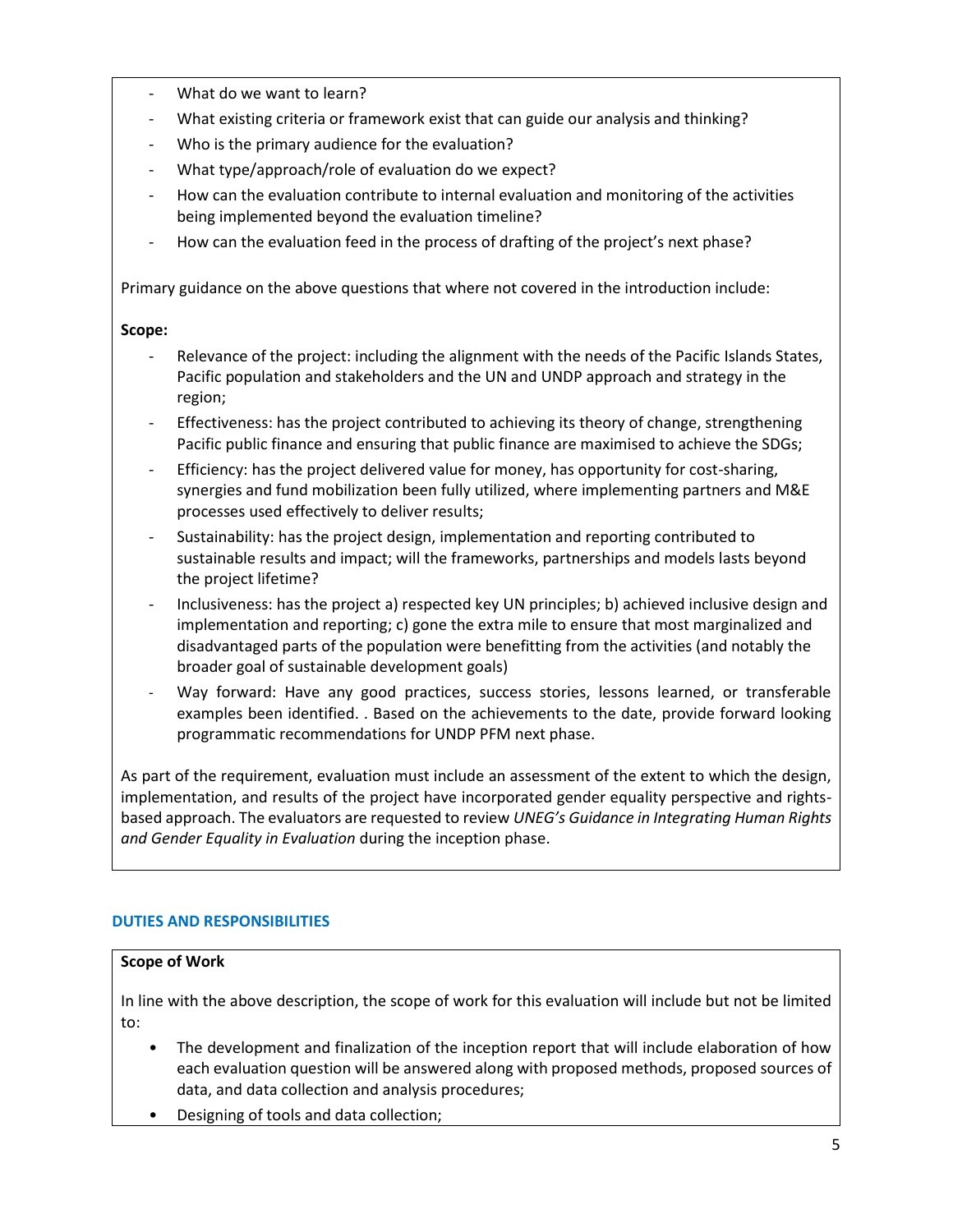- Data collection, analysis and interpretation;
- Development of the draft evaluation report;
- Lead and finalize the evaluation report;
- Lead the presentation of initial findings and de-brief;
- Lead the evaluation team in planning, execution and reporting, inception workshop, kick-off and feedback meeting, debriefings;
- Oversee the division of labor within the review team to ensure compliance with the Final Evaluation TOR; and
- Utilize best practice evaluation methodologies;

# **Timing:**

The final project evaluation is proposed to be conducted in July 2021 as the PFM project is scheduled to end on 31 December 2021. The timing has been agreed with the project board. The timing is also meant to ensure that the evaluation results will support UNDP and its partners in developing the next phase of the project.

# **Utilization:**

The primary users of the evaluation results will be UNDP, but the evaluation results will equally be useful to relevant ministries, development partners and donors so on. In addition, the evaluation aims at critically reviewing and identifying what has worked well in the project, what challenges have been faced, what lessons can be learned to improve future PFM programming. The evaluation will also generate knowledge for wider uses, assess the scope for scaling up the current programme, and serve as a quality assurance tool for both upward and downward accountability. UNDP will take in consideration all useful findings, conclusions and recommendations from the evaluation, prepare a systematic management response for each recommendation, and implement follow-up actions as per UNDP Evaluation Resource Center guidance/policies.

The purpose of the final evaluation is to assess achievements to date, document lessons learned, and provide recommendations to UNDP and its partners to develop next phase of PFM PROJECT in Pacific.

The evaluation will focus on five key evaluation criteria: relevance, efficiency, effectiveness, potential impact, and sustainability. The evaluation should provide credible, useful, evidence-based information which enables timely incorporation of its findings, recommendations and lessons into decision making processes of UNDP and key stakeholders as well as assess the potential of the next phase of the project.

The evaluation will cover the time span from January 2019 (the beginning of the PFM project implementation) to date. In order to meet the above objectives of the evaluation, the International Team Leader will work together with a national consultant throughout the assignment.

# **Evaluator Ethics**

The evaluation will be conducted in accordance with the principles outlined in the UNEG 'Ethical Guidelines for Evaluation'. <sup>2</sup>The consultant must safeguard the rights and confidentiality of information providers, interviewees and stakeholders through measures to ensure compliance with legal and other

 $<sup>2</sup>$  UNEG, 'Ethical Guidelines for Evaluation', June 2008. Available at</sup> http://www.uneval.org/search/index.jsp?q=ethical+guidelines.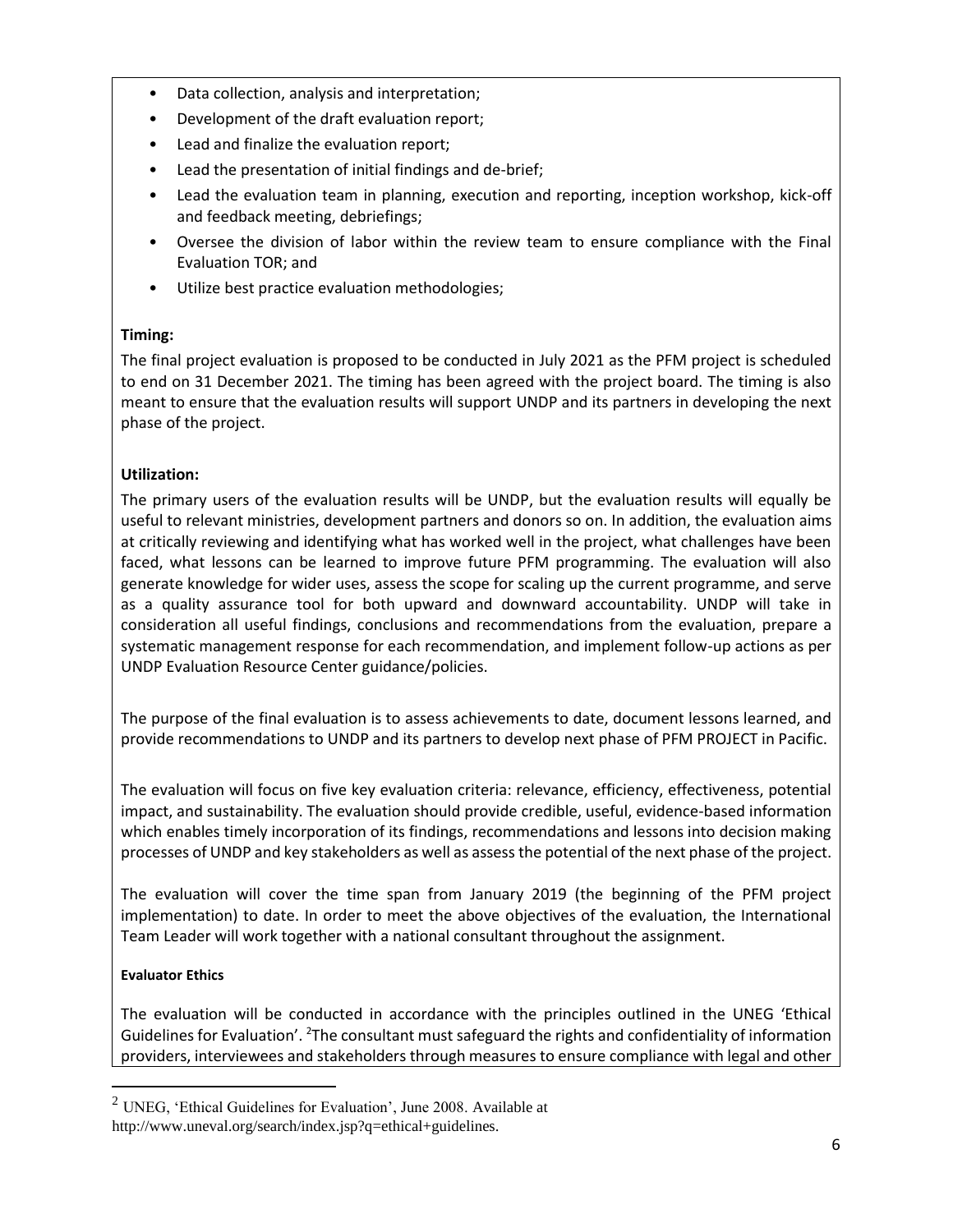relevant codes governing collection of data and reporting on data. The consultant must also ensure security of collected information before and after the evaluation and protocols to ensure anonymity and

confidentiality of sources of information where that is expected. The information knowledge and data gathered in the evaluation process must also be solely used for the evaluation and not for other uses with

the express authorization of UNDP and partners

Evaluation consultant will be held to the highest ethical standards and are required to sign a Code of Conduct (Annex 6) upon acceptance of the assignment. UNDP evaluations are conducted in accordance with the principles outlined in the *2008* UNEG Ethical Guidelines for Evaluations.

| Phase              | <b>Outputs</b>                                                                                                                                                                                                                                                                                                                                                                                                                                                                                                                                                                                                                                                                                                                                                                                                                                                                                                                                                                                                                                                                                                                                                                                                                                                                                                                                                                                                                                                                                                                              | <b>Timeline</b>                                | Percentage |
|--------------------|---------------------------------------------------------------------------------------------------------------------------------------------------------------------------------------------------------------------------------------------------------------------------------------------------------------------------------------------------------------------------------------------------------------------------------------------------------------------------------------------------------------------------------------------------------------------------------------------------------------------------------------------------------------------------------------------------------------------------------------------------------------------------------------------------------------------------------------------------------------------------------------------------------------------------------------------------------------------------------------------------------------------------------------------------------------------------------------------------------------------------------------------------------------------------------------------------------------------------------------------------------------------------------------------------------------------------------------------------------------------------------------------------------------------------------------------------------------------------------------------------------------------------------------------|------------------------------------------------|------------|
| Inception<br>Phase | This phase is meant to ensure that the evaluation team<br>is fully prepared before undertaking data collection. It<br>includes:<br>Desk review of existing documents, including<br>$\overline{\phantom{0}}$<br>project document, TAPP, strategies developed<br>by the project, self-assessment and baseline<br>reports, reports and documents developed by<br>the project and write-ups on the project<br>initiatives<br>Consultation with key external stakeholders<br>and consultants<br>Drafting of the inception report, including<br>evaluation methodology, timeline, evaluation<br>matrix, and data collection tools<br>Development of data collection tools (i.e. KII<br>checklists and short questionnaires)<br>Deliverable: Inception Report: The consultant(s) will<br>commence the evaluation process with a desk review<br>and preliminary analysis of the available information<br>provided by UNDP. Based on the ToR, initial meetings<br>with the UNDP and the desk review, the consultants<br>should develop an inception report which will be<br>around 5 pages in length and will elaborate evaluation<br>methodologies, including how each evaluation<br>question will be answered along with proposed<br>methods, proposed sources of data, and data<br>collection and analysis procedures. The inception<br>report will include the evaluation matrix. UNDP<br>andPFM will review the inception report and provide<br>useful comments for improvement. This report will<br>serve as an initial point of agreement and | Within 1<br>week of<br>signing the<br>contract | 25%        |
|                    | understanding between the evaluation team and<br>UNDP/PTIB                                                                                                                                                                                                                                                                                                                                                                                                                                                                                                                                                                                                                                                                                                                                                                                                                                                                                                                                                                                                                                                                                                                                                                                                                                                                                                                                                                                                                                                                                  |                                                |            |

## **Expected Outputs and Deliverables**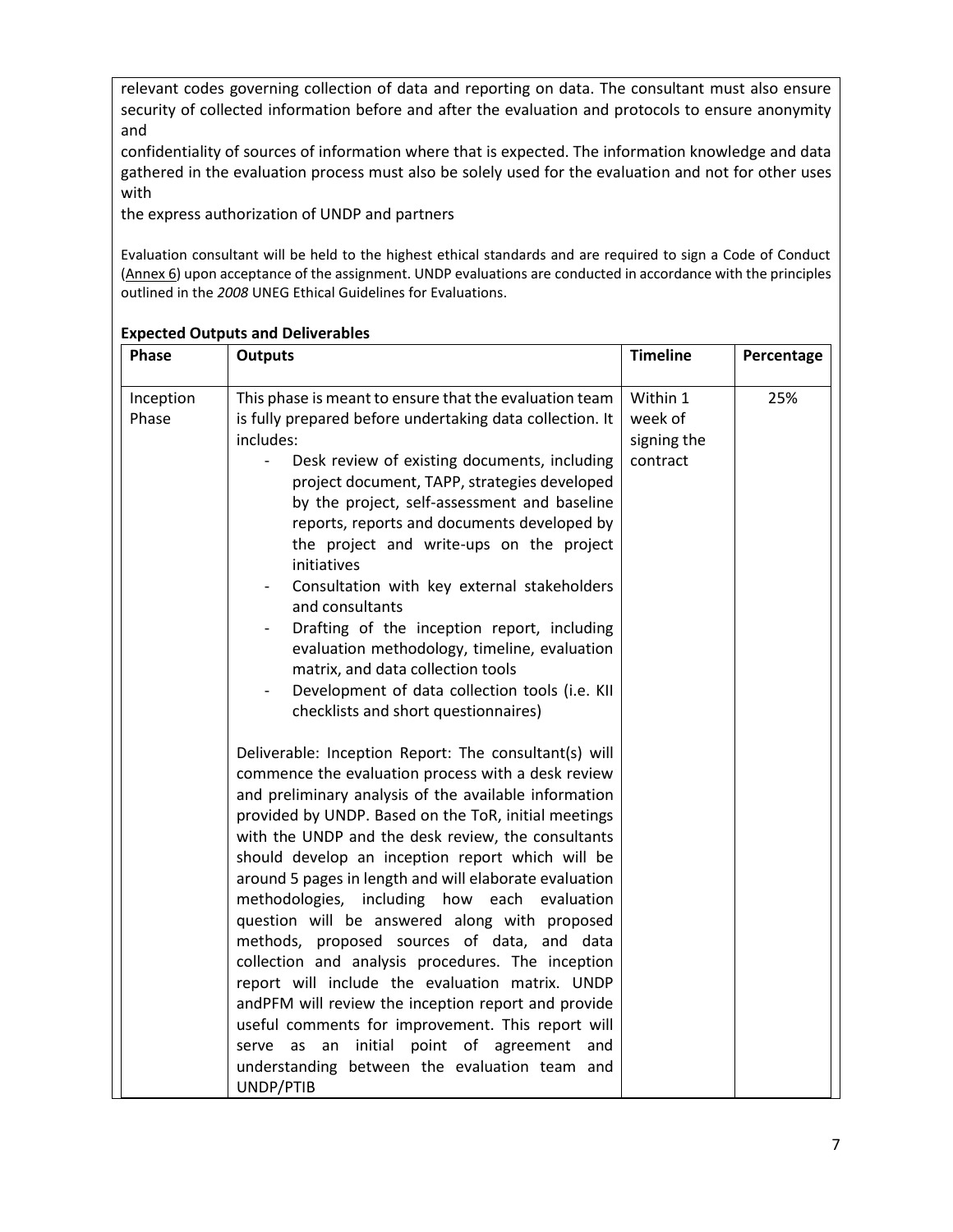| A briefing session by UNDP and the project<br>Data                                    | Within   | 3   |     |
|---------------------------------------------------------------------------------------|----------|-----|-----|
| Collection<br>management                                                              | weeks    | of  |     |
| Phase (to be<br>A learning session with the PFM team                                  | signing  | the |     |
| conducted<br>(facilitating a meeting with the PFM team and                            | contract |     |     |
| virtually)<br>close partners on the rational of the evaluation                        |          |     |     |
| and how can each of them integrate and                                                |          |     |     |
| participate in the learning process and                                               |          |     |     |
| integrate the results and learning in the                                             |          |     | 75% |
| activities they are engaged in; )                                                     |          |     |     |
| Initial introductory meeting/workshop with                                            |          |     |     |
| the stakeholders and partners                                                         |          |     |     |
| informant<br>Key<br>interviews<br>with<br>the                                         |          |     |     |
| stakeholders                                                                          |          |     |     |
| Debriefing to the UNDP CO<br>and<br>the                                               |          |     |     |
| stakeholders on the key findings                                                      |          |     |     |
| Aggregation of findings from desk review and<br>Reporting<br>$\overline{\phantom{a}}$ | Within   | 5   |     |
| Phase<br>stakeholders interview                                                       | weeks    | of  |     |
| Drafting of the evaluation report and                                                 | signing  | the |     |
| evaluation brief                                                                      | contract |     |     |
| Review by UNDP and stakeholders for quality<br>assurance                              |          |     |     |
| Incorporation of comments and revision of the                                         |          |     |     |
| report                                                                                |          |     |     |
| Submission of the final report                                                        |          |     |     |
|                                                                                       |          |     |     |
| Overview of final deliverable:                                                        |          |     |     |
| Draft Evaluation Report: The evaluation<br>i.                                         |          |     |     |
| report will contain the same sections as                                              |          |     |     |
| the final report and shall follow the                                                 |          |     |     |
| structure outlined in Annex 3/ Evaluation                                             |          |     |     |
| Report Template and Quality Standards                                                 |          |     |     |
| (Page 49-53) of Section 4/ Evaluation                                                 |          |     |     |
| Implementation of UNDP Evaluation                                                     |          |     |     |
| Guideline (2019) 2. The draft report will                                             |          |     |     |
| be reviewed by thePFM and UNDP. The                                                   |          |     |     |
| draft report will ensure that each                                                    |          |     |     |
| evaluation question is answered with in-                                              |          |     |     |
| depth analysis of information and back up                                             |          |     |     |
| the arguments with credible quantitative                                              |          |     |     |
| and/or qualitative evidences.                                                         |          |     |     |
| Presentation/Debriefing/Audit Trial: An<br>ii.                                        |          |     |     |
| online meeting will be organized with key<br>stakeholders including UNDP to present   |          |     |     |
| findings and recommendations                                                          |          |     |     |
| Final Evaluation report: he final report will<br>iii.                                 |          |     |     |
| incorporate comments and feedbacks                                                    |          |     |     |
| from the<br>stakeholders including the                                                |          |     |     |
| feedback<br>provided<br>the<br>during                                                 |          |     |     |
| Presentation/Debriefing meeting. Other                                                |          |     |     |
| relevant documents (i.e. data collection                                              |          |     |     |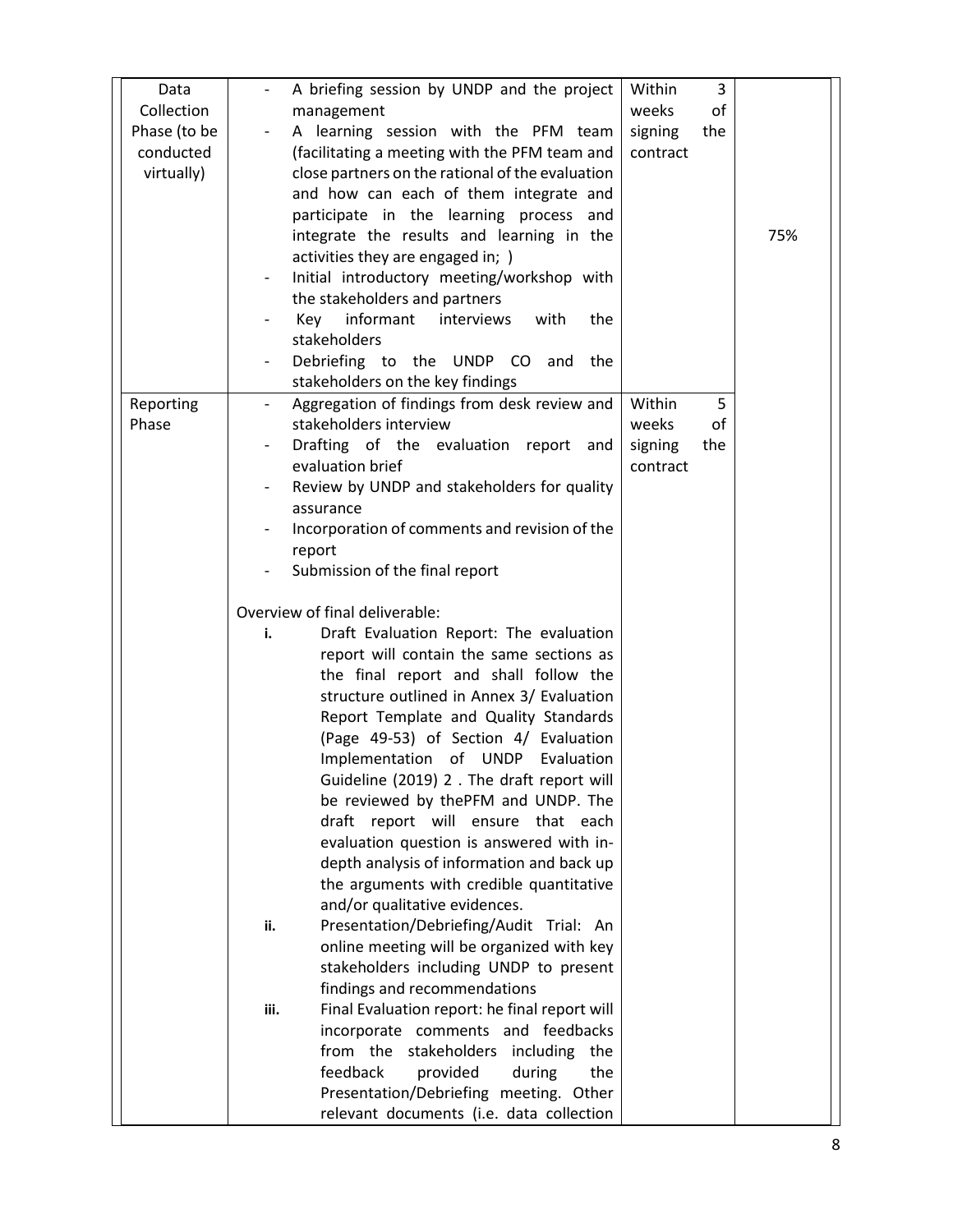|  |     | tools, questionnaires, datasets, if any)<br>need to be submitted as well.         |  |  |
|--|-----|-----------------------------------------------------------------------------------|--|--|
|  | iv. | Evaluation Brief: A concise summary of the                                        |  |  |
|  |     | evaluation report will include findings,<br>conclusions and recommendations using |  |  |
|  |     | plain language targeting wider audience.                                          |  |  |
|  |     | This concise summary will be not more                                             |  |  |
|  |     | than 4 pages.                                                                     |  |  |
|  |     |                                                                                   |  |  |

## **Institutional Arrangement**

- The Consultant will report to the Public Finance Project Manager (PFM Project Manager).
- The successful individual will sign the UNDP Individual Consultant.
- The Consultant to provide their own IT (computer).

The TE will be conducted according to the guidance, rules and procedures established by UNDP. The final evaluation will focus on measuring development results generated by the PFM project, based on the scope and criteria included in this term of reference. The unit of analysis or object of study for this evaluation is the PFM project, understood to be the set of components, outcomes, outputs, activities and inputs which are described in the PFM Project document and M&E Framework.

## **Timeframe & Duration of Work**

The envisaged time frame of the consultancy is a total of **30 days** between the July and October 2021.

## **Duty Station**

The duty station for this assignment is home based.

## **COMPETENCIES**

## **Corporate Competencies**

- Demonstrates integrity by modelling the UNs values and ethical standards.
- Advocates and promotes the vision, mission, and strategic goals of UN.
- Displays cultural, gender, religion, race, nationality and age sensitivity and adaptability.
- Treats all people fairly without favouritism.

## **Functional Competencies**

- Operational effectiveness.
- Solid knowledge of financial and human resources management, contract, asset and procurement, information and communication technology, general administration.
- Ability to lead business processes re-engineering, implementation of new systems (business Management and Leadership.
- Builds strong relationships with clients, focuses on impact and result for the client and responds positively to feedback.
- Consistently approaches work with energy and a positive, constructive attitude.
- Demonstrates excellent oral and written communication skills.
- Demonstrates openness to change and ability to manage complexities.
- Shows mentoring as well as conflict resolution skills.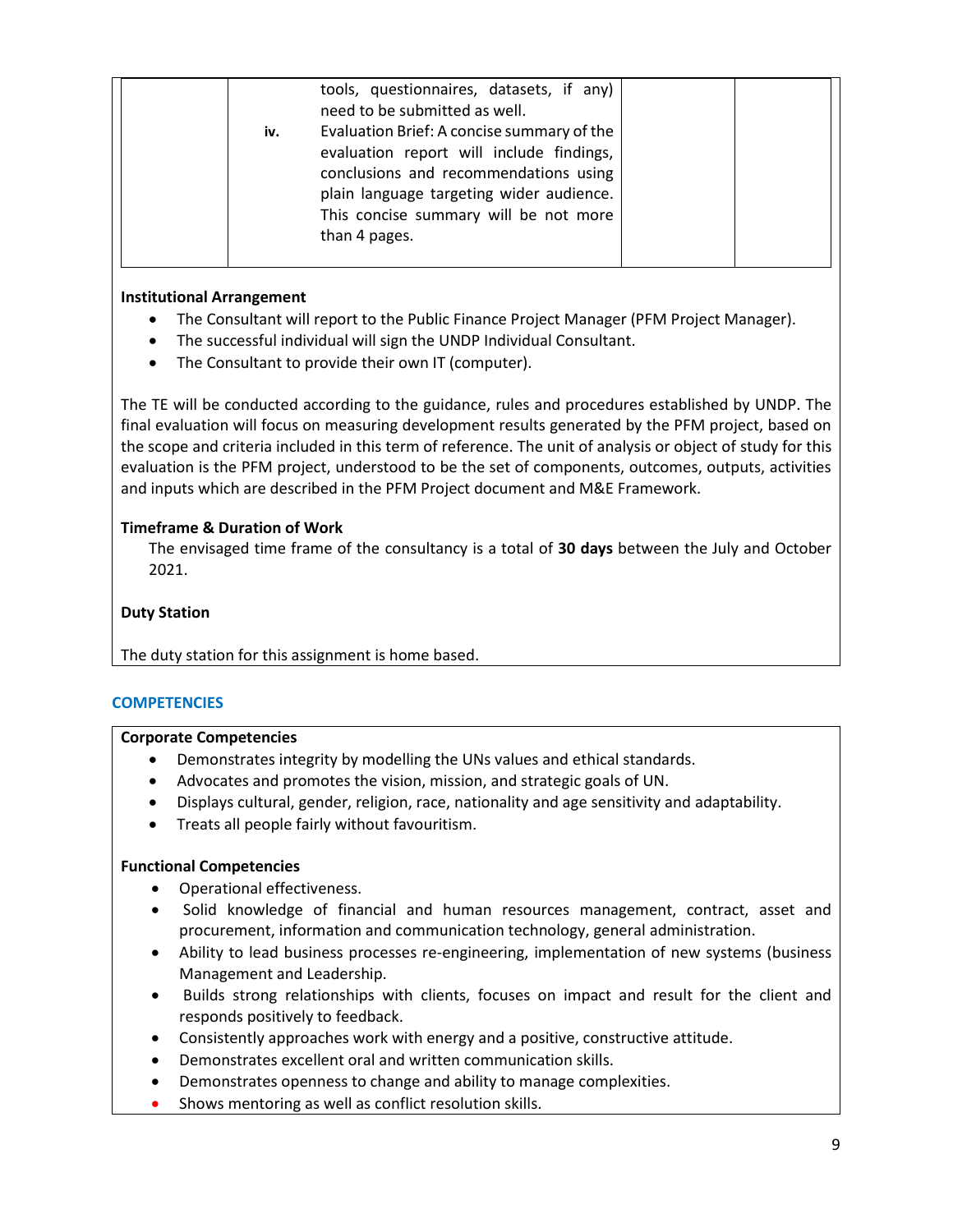#### **REQUIRED SKILLS AND EXPERIENCE**

## **Educational Qualifications:**

• An MSc (minimum requirement) or higher degree in Public Finance, Governance, Social Science or related fields, and adequate experience in the management, design and/or evaluation of comparable governance projects.

## **Experience**

- In-depth understanding of Public Finance, oversight, accountability mechanisms, Parliamentary development and/or civil society engagement. A minimum of 10 years of relevant working experience is required.
- Prior experience in the evaluation of international technical assistance projects with major donor agencies, including EU funded projects, demonstrating a strong commitment to meaningful, politically informed evaluation and learning processes.
- Demonstrated ability to assess complex situations, succinctly distil critical issues, and draw forward-looking conclusions and recommendations.
- Excellent written and verbal communication skills in English. Knowledge of a Pacific language is advantageous.
- Ability to deliver quality reports within the given time.

## **Language requirements**

• Fluency of English language is required;

## **Price Proposal and Schedule of Payments**

Consultants must send a financial proposal based on **Lump Sum Amount**. The total amount quoted shall be all-inclusive and include all costs components required to perform the deliverables identified in the TOR, including professional fee, travel costs, living allowance (no travel is foreseen at this point) and any other applicable cost to be incurred by the IC in completing the assignment. The contract price will be fixed output-based price regardless of extension of the herein specified duration.

Payments will be done upon completion of the deliverables/outputs and as per below percentages:

- Submission of the Inception report: 25% of the total value of the contract
- Submission of final evaluation and evaluation brief: 75% of the total value of the contract

In general, UNDP shall not accept travel costs exceeding those of an economy class ticket. Should the IC wish to travel on a higher class he/she should do so using their own resources.

In the event of unforeseeable travel not anticipated in this TOR, payment of travel costs including tickets, lodging and terminal expenses should be agreed upon, between the respective business unit and the Individual Consultant, prior to travel and will be reimbursed.

# **Evaluation Method and Criteria**

Individual consultants will be evaluated based on the following methodology:

## **Cumulative analysis**

The award of the contract shall be made to the individual consultant whose offer has been evaluated and determined as a) responsive/compliant/acceptable; and b) having received the highest score out of set of weighted technical criteria (70%). and financial criteria (30%).

Financial score shall be computed as a ratio of the proposal being evaluated and the lowest priced proposal received by UNDP for the assignment.